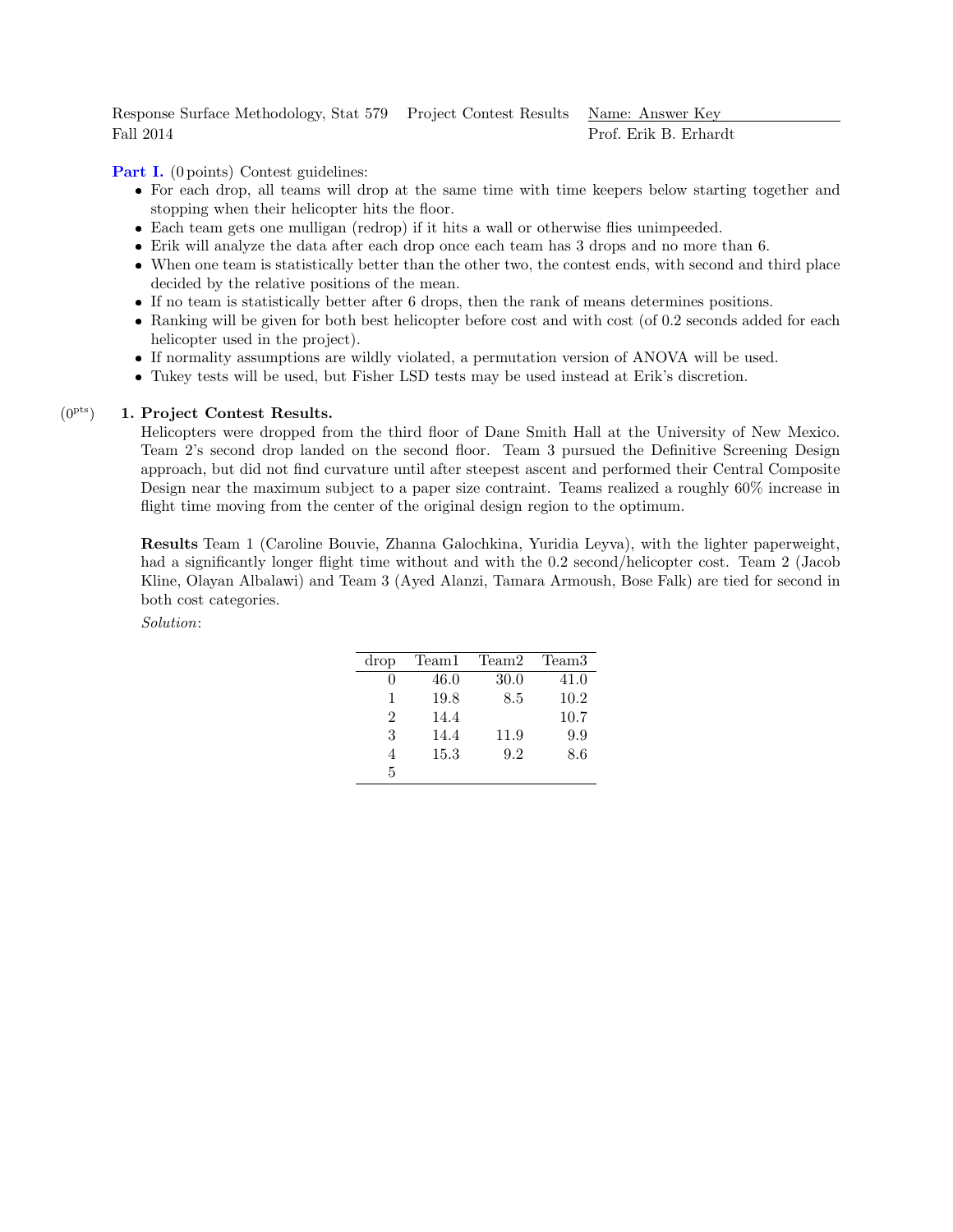

Summaries with cost and without cost.

| Team  | m    | S    | morg | sorg |    |
|-------|------|------|------|------|----|
| Team1 | 6.8  | -2.6 | 16.0 | 2.6  |    |
| Team2 | -3.9 | 1.8  | 9.9  | 1.8  | -3 |
| Team3 | -1.6 | 0.9  | 9.8  | 0.9  |    |

Analysis of time with cost.

|   |      | Df Sum Sq Mean Sq F value $Pr(\geq F)$ |     |       |
|---|------|----------------------------------------|-----|-------|
|   | 52.8 | 26.4                                   | 7.3 | 0.016 |
| 8 | 28.9 | 3.6                                    |     |       |

```
# Fisher's LSD (FSD) uses "none"
pairwise.t.test(dat.time$time, dat.time$Team, pool.sd = TRUE, p.adjust.method = "none")
##
## Pairwise comparisons using t tests with pooled SD
##
## data: dat.time$time and dat.time$Team
##
## Team1 Team2
## Team2 0.0801 -
## Team3 0.0051 0.1653
##
## P value adjustment method: none
```
Analysis of time without cost.

|       |        | Df Sum Sq Mean Sq F value $Pr(\geq F)$ |         |       |
|-------|--------|----------------------------------------|---------|-------|
| 2.000 | 95.272 | 47.636                                 | -13.185 | 0.003 |
| 8.000 | 28.904 | 3.613                                  |         |       |

```
# Fisher's LSD (FSD) uses "none"
pairwise.t.test(dat.time$timeorg, dat.time$Team, pool.sd = TRUE, p.adjust.method = "none")
##
## Pairwise comparisons using t tests with pooled SD
##
## data: dat.time$timeorg and dat.time$Team
##
```